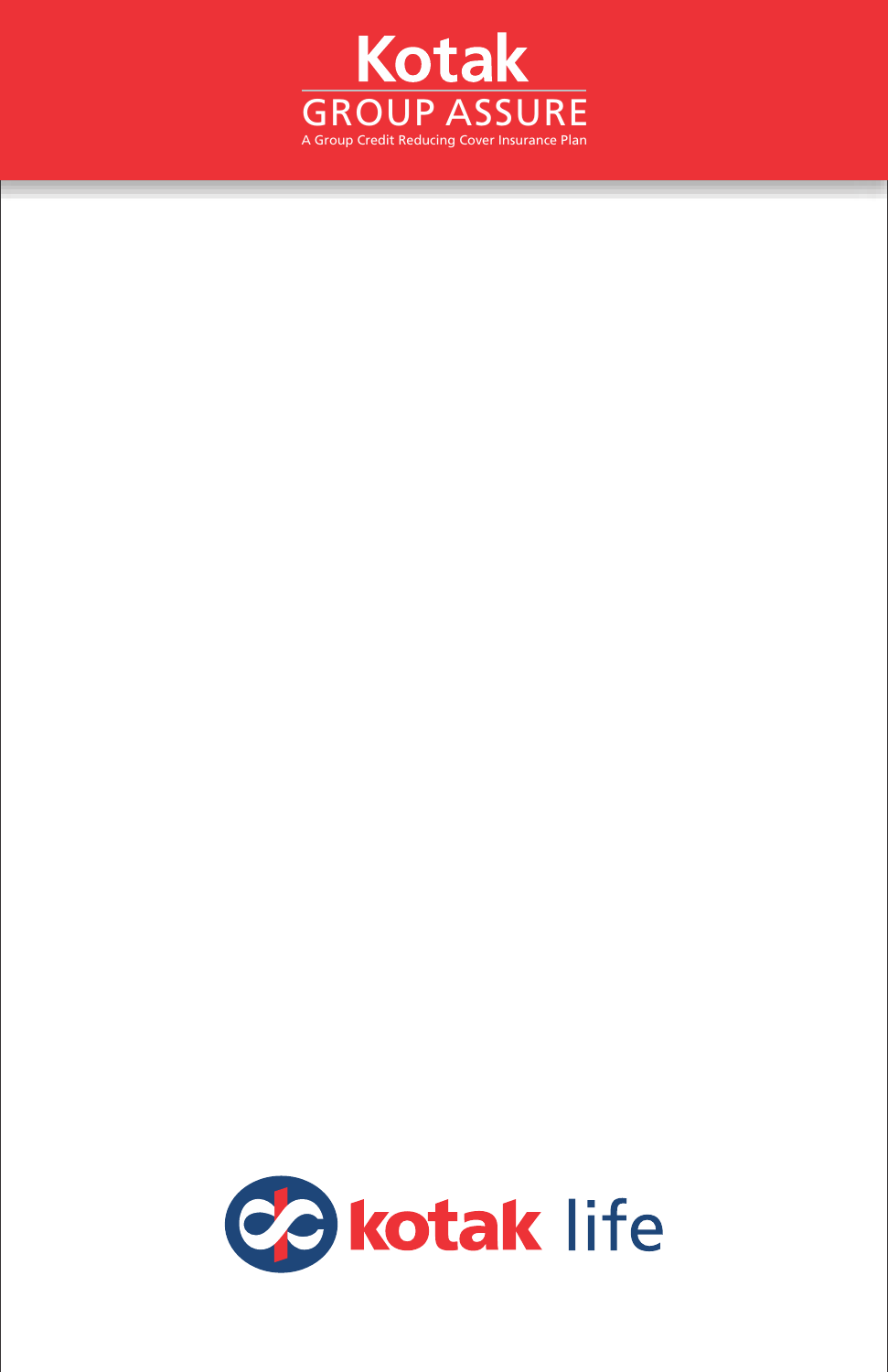# **KOTAK GROUP ASSURE**

# (A Group Credit Reducing Cover Insurance Plan)

To enable everyone realize their long cherished dreams of building a home, providing for children's education, creating assets or providing other attractive credit and savings options, we at Kotak Life Insurance have designed Kotak Group Assure. **Kotak Group Assure** is one of the group credit insurance plans that helps protect the assets and savings in case of unfortunate event of death, illness or disability.

This scheme provides total financial security to the customers by covering contingencies like death, critical illness, disability and terminal illness. Kotak Group Assure is a reducing cover term plan with an option for moratorium period that offers the following advantages.

### **Advantages to you as a member of Kotak Group Assure**

- Various plan options to meet your varied needs coverage for death / terminal illness / critical illness / disability based on the option selected.
- In case of occurrence of the insured event, borrower, his family and dependents will not have the burden of paying back outstanding loan amount as per the cover schedule provided by the Insurer as the insurance company will pay the benefit.
- Ease in getting Group Insurance through simple procedure.
- Financial security to your family.

# **Advantages to you as a Financial Institution**

- Comprehensive coverage with additional benefits.
- Easy and hassle-free signing-up.

# **Benefits of Kotak Group Assure**

#### **Protection against a loan liability.**

Kotak Group Assure is a group credit insurance policy that provides cover that is equal to the outstanding balance of the loan amount as per the loan repayment schedule and as per the cover schedule provided by the Insurer. The benefit will be payable to the borrower/nominee/legal heir in case of occurrence of the insured event to the extent of the outstanding loan amount as per the cover schedule provided by the Insurer. It gives peace of mind to customer's family by relieving the loan liability and eliminates the risk of non-repayment due to the insured event.

# **Comprehensive Solutions**

This plan provides protection not only in case of death of the customer but also in case of other unfortunate events like:

- Disability
- Critical Illness
- Terminal Illness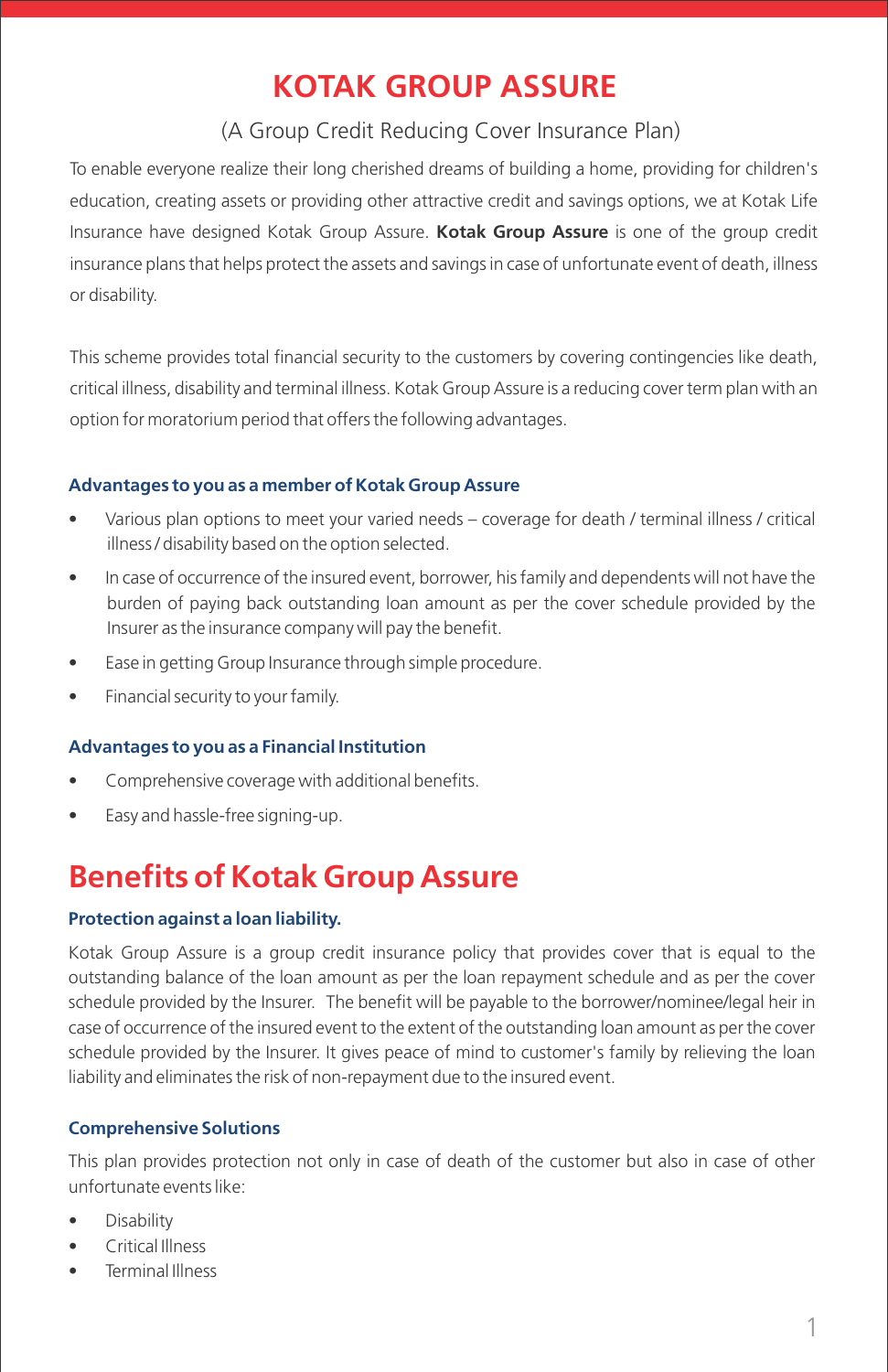### **Moratorium**

This plan provides an option to have moratorium period. During this period the sum assured equals the initial cover amount and, in case the interest is not being paid during the moratorium period, the additional interest accumulated thereon. The cover after Moratorium period shall reduce in line with the cover schedule.

# **Plan Options & Benefits:**

#### **1. Joint Life:**

The joint life coverage would be offered to a max of two lives (only where there is an insurable interest between the lives).

| <b>Options</b>                                | Event on which Benefits becomes payable                                                                              |
|-----------------------------------------------|----------------------------------------------------------------------------------------------------------------------|
| Easy Group Assure                             | On the first Death of any of the two lives                                                                           |
| Group Assure                                  | On Death or Terminal Illness (whichever occurs first) of any of<br>the two lives                                     |
| Group Assure plus<br>Disability Benefit       | On Death or Terminal Illness or Accidental Permanent Disability<br>(whichever occurs first) of any of the two lives. |
| Group Assure plus<br>Critical Illness Benefit | On Death or Terminal Illness or Critical Illness (whichever occurs<br>first) of any of the two lives.                |

#### **2. Easy Group Assure**

A simple group reducing cover term plan in which the Sum Assured will be paid in the unfortunate event of death of the insured member.

# **3. Group Assure**

- In unfortunate event of death of the insured member the Sum Assured will be paid out
- If the insured member is being diagnosed of Terminal Illness i.e.an Illness which is a non correctable/non-curable medical condition or a non-response to specific disease therapy which is likely to culminate in death within a year, then the Sum Assured is paid to the member and the cover under the Group policy shall cease for that insured member.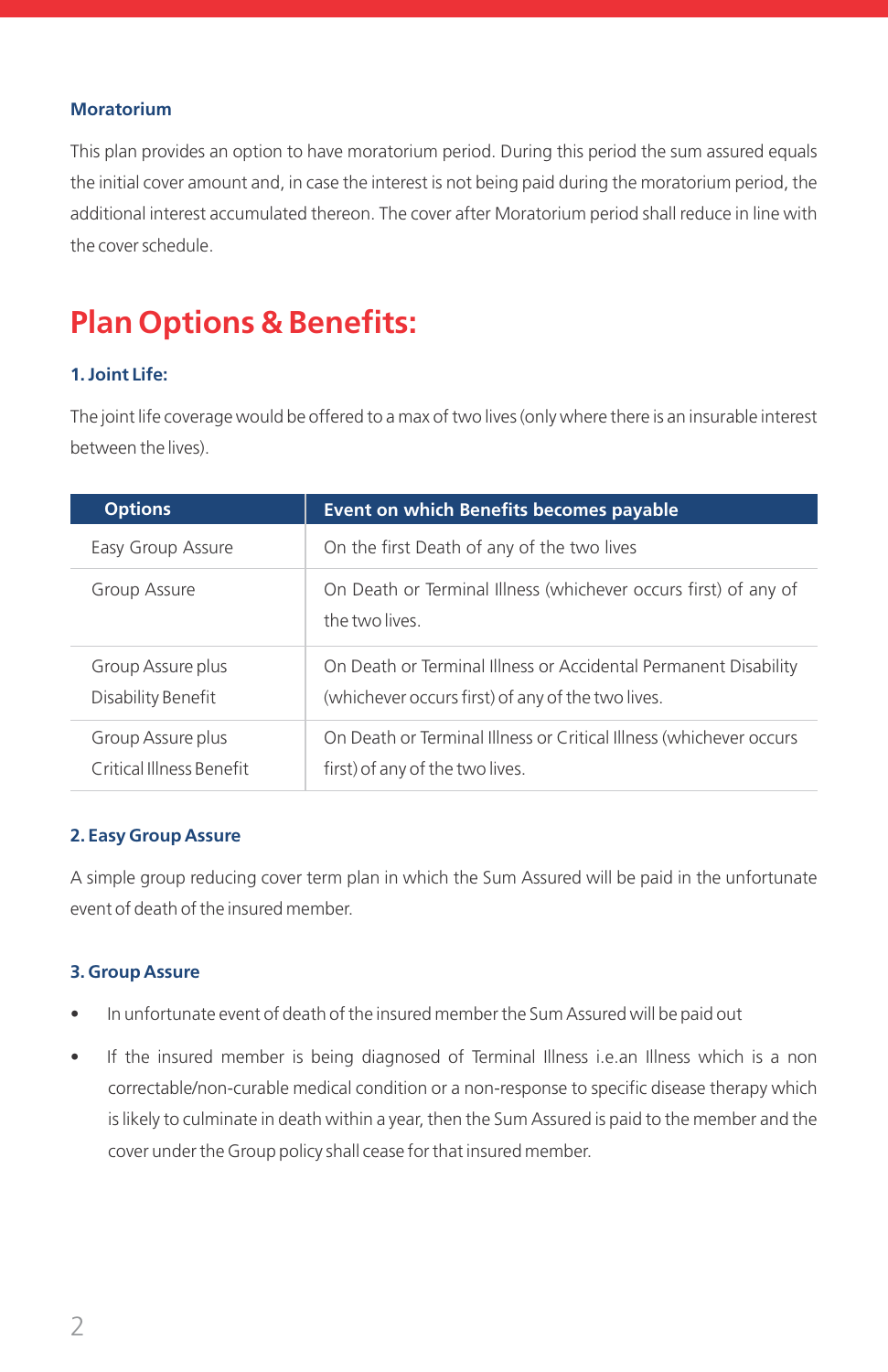# **4. Group Assure plus Disability Benefit**

- **•** In unfortunate event of death of the insured member the Sum Assured will be paid out.
- **•** If he is diagnosed with terminal illness cover than Sum Assured is paid to the Customer and the Group policy cover ceases for that insured member
- **•** If he has a Permanent Disability due to an Accident^, than the Sum Assured under the given below conditions would be payable.



^ Accident: For the purpose of this definition, an accident is a sudden, unforeseen and involuntary event caused by external, visible and violent means.

#### **5. Group Assure plus Critical Illness Benefit**

- In unfortunate event of death of the insured member, the Sum Assured will be paid out
- If he is diagnosed with terminal illness cover, then Sum Assured is paid to the Customer and the cover under the group policy ceases for that insured member.
- On Life Insured being diagnosed with any of the specified 12 critical illnesses mentioned below, the Sum Assured will be paid subject to the following conditions & the cover under the group policy will cease for that insured member.
- Myocardial Infarction (First Heart Attack Of Specified Severity)
- Cancer of specific severity
- Stroke resulting in permanent symptoms
- Open Chest (CABG)
- Kidney failure requiring regular dialysis
- Major organ /Bone marrow transplant
- Permanent Paralysis of limb
- Loss of limbs
- Surgery of Aorta
- Third Degree burns
- Open Heart Replacement Or Repair Of Heart Valves
- **Blindness**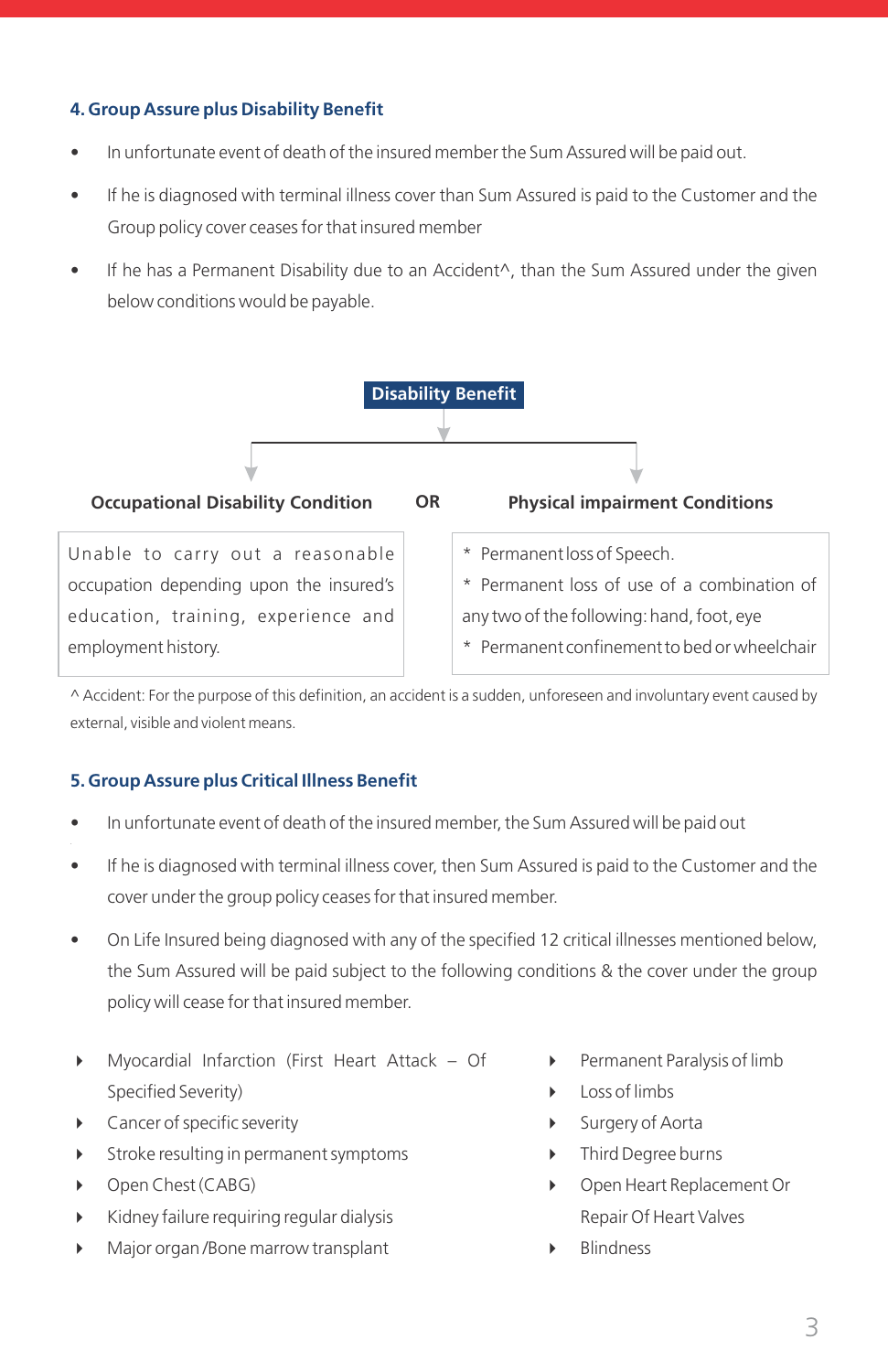# **Eligibility Criteria:**

Individual borrowers and co-borrowers of your institution can be covered under this plan.

| <b>Plan Options</b>           | <b>Easy Group Assure</b><br><b>Group Assure</b>                                                                                                                                                                                                                                         | <b>Group Assure plus Disability Benefit</b><br><b>Group Assure plus</b><br><b>Critical Illness Benefit</b>                                                                                                                                                                       |
|-------------------------------|-----------------------------------------------------------------------------------------------------------------------------------------------------------------------------------------------------------------------------------------------------------------------------------------|----------------------------------------------------------------------------------------------------------------------------------------------------------------------------------------------------------------------------------------------------------------------------------|
| Group Size                    | 50 Members                                                                                                                                                                                                                                                                              | 50 Members                                                                                                                                                                                                                                                                       |
| Age at Entry ^(last birthday) | Minimum: 15 Years<br>Maximum:<br>Single Premium: 73 Years<br>Regular Premium: 70 Years                                                                                                                                                                                                  | Minimum: 18 Years<br>Maximum:<br>Single Premium: 63 Years<br>Regular Premium: 60 Years                                                                                                                                                                                           |
| Cover Cease Age               | Maximum: 75 Years                                                                                                                                                                                                                                                                       | Maximum: 65 Years                                                                                                                                                                                                                                                                |
| Cover Term                    | <b>For Single Premium</b><br>Minimum: 2 Years<br>Maximum: 30 Years<br>(subject to maximum maturity age<br>being less than or equal to 75)<br><b>For Regular Premium</b><br>Minimum: 5 Years<br>Maximum: 30 Years<br>(subject to maximum maturity age<br>being less than or equal to 75) | For Single Premium<br>Minimum: 2 Years<br>Maximum: 30 Years<br>(subject to maximum maturity age being less<br>than or equal to 65)<br><b>For Regular Premium</b><br>Minimum: 5 Years<br>Maximum: 30 Years<br>(subject to maximum maturity age being less<br>than or equal to 65) |
| Premium Payment Term          | Single Premium OR<br>Regular: Full Policy Term                                                                                                                                                                                                                                          |                                                                                                                                                                                                                                                                                  |
| Sum Assured                   | For Easy Group Assure<br>Minimum: ₹5,000/-<br>Maximum: No. Limit<br><b>For Group Assure</b><br>Minimum : ₹ 25,000/-<br>Maximum: No. Limit                                                                                                                                               | For Group Assure Plus Disability Benefit<br>Minimum : ₹ 25,000/-<br>Maximum: No. Limit<br>For Group Assure Plus Critical Illness<br>Minimum : ₹ 100,000/-<br>Maximum: No. Limit                                                                                                  |

^Note:- In case of minor life insured, an appointee shall be required.

## **Surrender Benefit :**

In case of foreclosure of loan by the insured member or transfer of loan to another company by the insured members, the cover shall continue till the end of the contracted term, unless expressly surrendered by the member.

Surrender Value would become payable under the following circumstances:

• Loan cancelled from inception (where the loan granted is not availed by the customer due to change in circumstances that makes the loan no longer required, or where the client was pressurized into buying insurance and chooses to cancel it)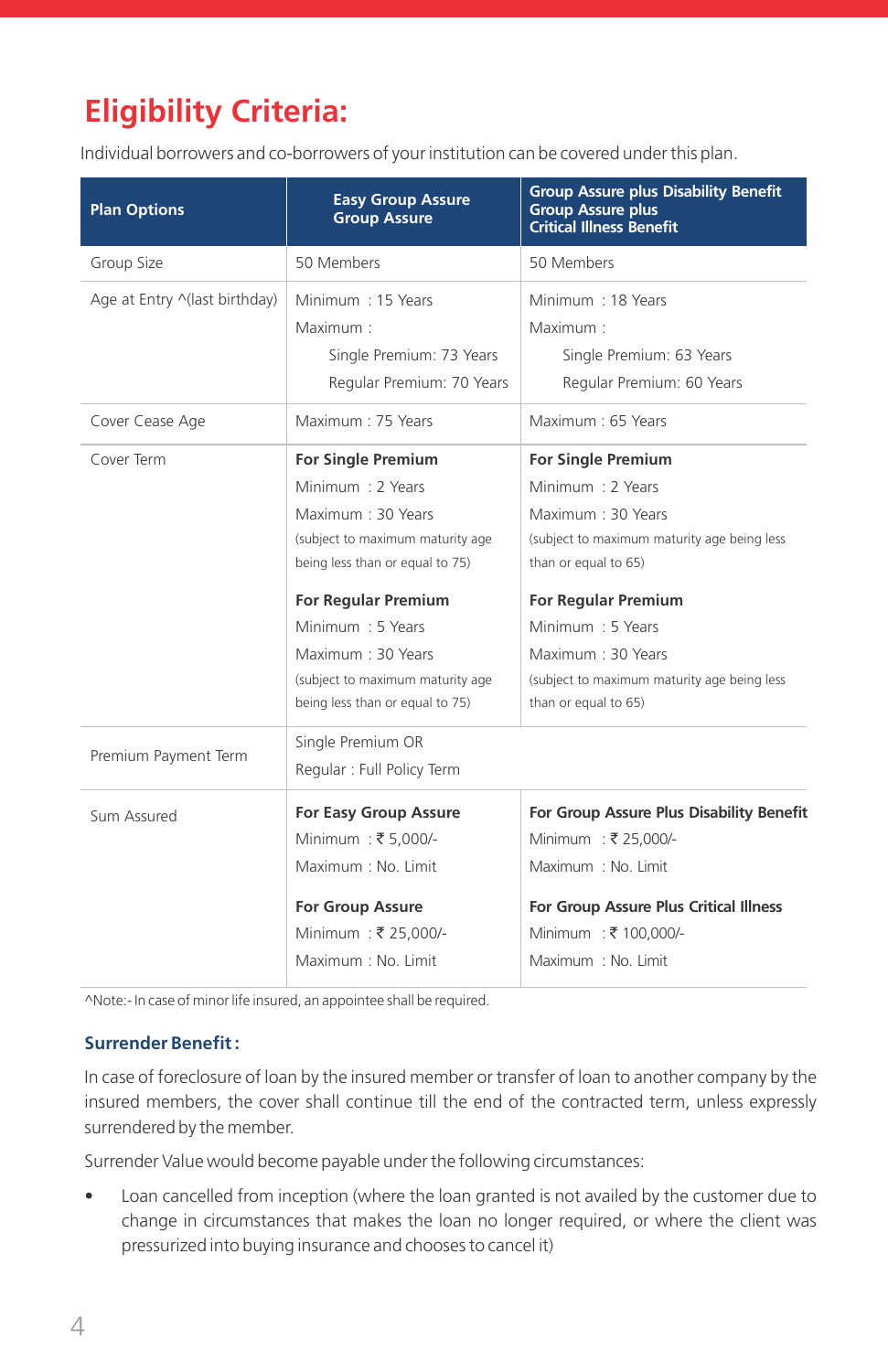• Voluntary surrender of insurance cover by the insured member.

#### **Surrender Value in case of surrender after the free look period\* would be:**

#### **In case of Single premium:**

Surrender Value =  $75\% \times$  Single premium

- × (Outstanding Cover Term/Cover Term)
- × (Outstanding Cover Amount/Total Cover Amount)

#### **In case of Regular premiums,**

No Surrender value is available.

#### **Amount received in case of cancellation within the free look period\* would be:**

#### **In case of Single premiums:**

Single premium × (Outstanding Cover Term/Cover Term) × (Outstanding Cover Amount/Total Cover Amount) - Stamp duty and Medical expenses, if any

#### **In case of Regular premiums,**

Regular premium  $\times$  (Term to next Premium Payment/Term between Premium Payments)  $\times$ (Outstanding Cover Amount/Total Cover Amount) - Stamp duty and Medical expenses, if any

Where "Term to next premium payment" means the number of days until the Member is due to pay another premium; and "Term between premium payments" means the number of days between scheduled premium payments.

These policies acquire no paid-up values or loan values.

#### **Tax Benefit :**

As per existing tax laws, premium paid by the financial institution could be considered as part of business expenses and may be tax deductible.

As per existing tax laws, any premium paid by a customer in his/her capacity as an individual may be eligible for tax deduction under section 80C of the Income Tax Act, 1961. Benefits received by the customer's nominee are tax free under section 10(10 D) of the Income Tax Act, 1961.

Tax benefits are subject to change in tax laws. You are advised to consult your tax advisor for details.

#### **\*Free Look Period:**

In case the Policyholder/Member is not agreeable to any of the provisions stated in the Policy/COI, then there is an option of returning the Policy/COI, stating the reasons thereof within 15 days from the date of the receipt of the Policy/COI. The cancellation request should be submitted to nearest Branch of the Insurer or sent directly to the Insurer's Head Office. On receipt of letter along with the original policy document/COI, the Insurer shall refund the Premium paid after deducting the proportionate risk premium, medical charges (if any) and stamp duty. A Policy/COI once returned shall not be revived, reinstated or restored at any point of time and a new proposal will have to be made for a new policy.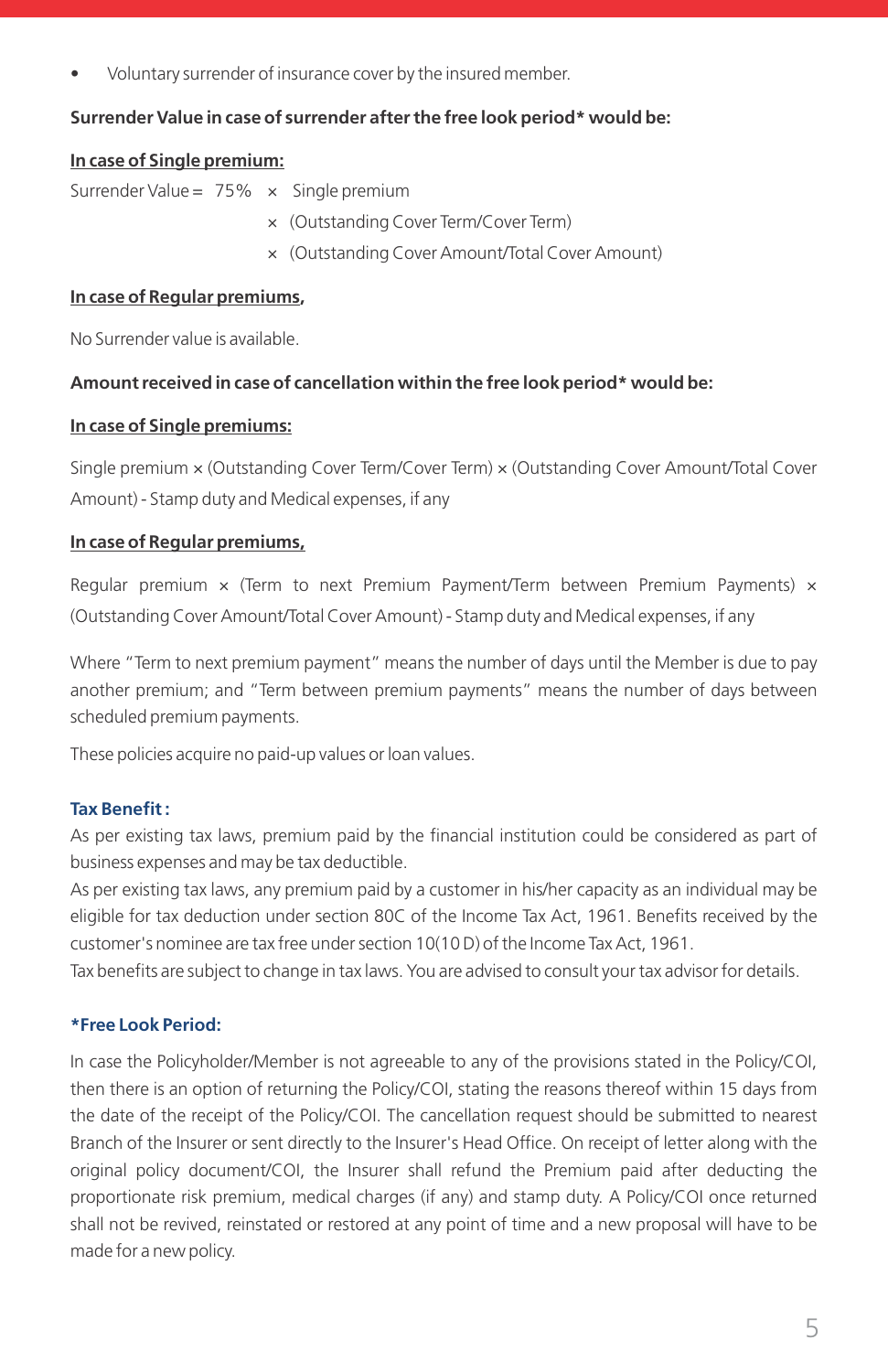## **This plan will not be offered through distance marketing channel.**

### **REVIVAL**

The cover for individual member will cease if the premiums are not paid within the grace period. However the member can revive his/her cover subject to the following conditions:

The application for revival is made within five years from the date of the first unpaid premium and before the cease date of the member cover;

**•** Revival within 6 months :

The applicant may revive the policy within 6 months, from the due date of the first unpaid premium without proof of good health and payment of outstanding premiums together with interest (currently) at 9% p.a. will be charged. The interest rate may be revised from time to time with due intimation to IRDAI.

**•** Revival after 6 months :

The applicant may revive the policy after 6 months, from the due date of the first unpaid premium by furnishing satisfactory evidence of health as required by Kotak Life.

The arrears of premiums together with interest (currently) at 9% p.a. will be charged.

The revival of the member cover may be on terms different from those applicable when the member cover lapsed but based on prevailing (current) company underwriting norms and with original premium rates.

The revival will take effect only after the Company communicates its decision to the insured member. The member cover can be revived subject to prevailing option revival conditions and underwriting guidelines.

## **Goods and Services Tax and Cess:**

Goods and Services Tax and Cess shall be levied on all applicable charges as per the prevailing tax laws and/or any other laws. In case of any statutory levies, cess, duties etc., as may be levied by the Government of India from time to time, the Company reserves its right to recover such statutory charges from the policyholder(s) either by increasing the premium and / or by reducing the benefits payable under the plan.

# **Terms and Conditions of the Benefits Provided:**

# **A. Terminal Illness Benefits**

#### **Conditions**

- The medical illness should have been exhaustively investigated, diagnosed and treated by specialists in that faculty, and at the end of the treatment, the attending medical experts must have opined that the disease is incurable, and only supportive / empirical therapy can be offered. A certificate from the treating specialist confirming this condition should be produced.
- Where the Member is an employee of a company, the employer (company) is required to certify that the Member (employee) has not been able to fulfill the daily requirements of his/her job continuously during the last two months in view of his terminal illness, immediately prior to the date of intimation of Terminal Illness to the Insurer. Where the Member is self-employed, he/she should provide suitable supporting evidence of inability to work as defined above to the Insurer.
- On payment of this benefit, the other benefits of the plan will stand terminated.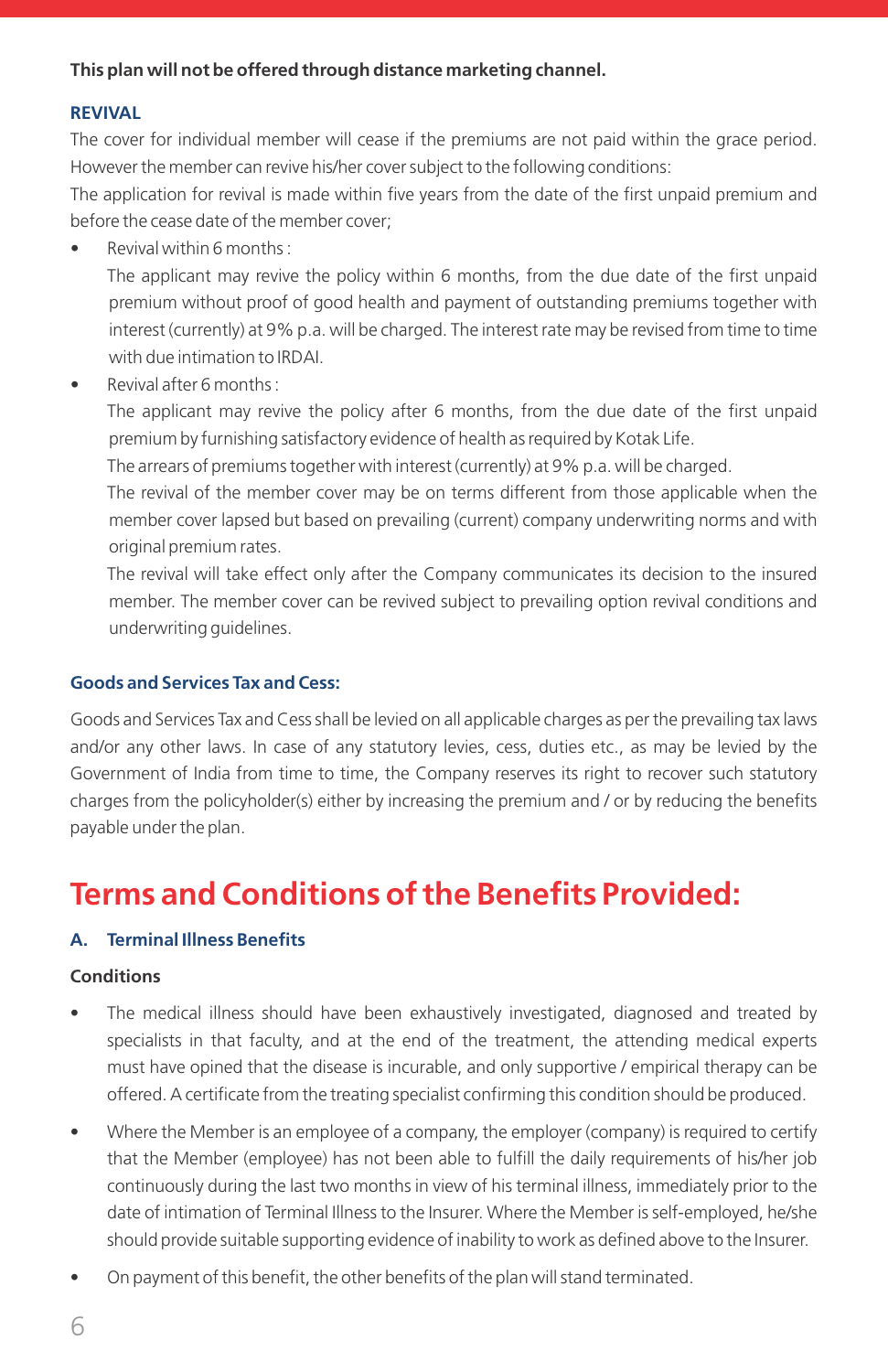#### **B. Disability Benefits**

#### **Conditions**

There will be a waiting period of 180 days applicable from the date of accident and the disability should be continuous during the waiting period.

On payment of this benefit, the other benefits of the plan will stand terminated.

#### **General Conditions:**

- **•** This benefit is payable on Occupational Disability conditions or Physical Impairment conditions arising specifically from an accident. Such "accidental disability" should arise directly from bodily injury caused solely, directly and independently of all other causes and disease, ageing or degenerative conditions effected through external, violent and sudden means of which there is evidence of a visible contusion or wound on the exterior of the body. The insured condition must occur within 30 days of the accident that was the sole cause of the condition.
- The life insured must report the claim to the company within 30 days of accident, giving required details such as date of the accident, nature and extent of the accidental disability, including medical reports and investigations; the life insured's address etc.
- **•** There will be a waiting period of 180 days applicable to this option from the date of accident and disability should be continuous during the waiting period of 180 days from the date of accident. During the waiting period, the scheduled premiums are due from the policyholder.
- **•** Disability assessment will be carried out by the company's Chief Medical Officer (CMO) during or at the end of waiting period.
- **•** The decision of Kotak Life's Chief Medical Officer (CMO) would be final in all regards.

#### **Occupational Disability benefit conditions:**

- **•** Provides benefits in the event of the life insured becoming "accidentally disabled" such that he is permanently unable to carry out a reasonable occupation.
- The reasonability of an occupation will be influenced by the life insured's education, training, experience and employment history.
- **•** A life insured unemployed at the accident date is not eligible to claim under the Occupational Disability condition (Temporary unemployment due to switching of jobs etc, up to 90 days will be covered. Offer letter from the new employer should be submitted as a proof of temporary unemployment). Therefore, a life insured unemployed at the accident date needs to meet one of the 'Physical Impairment Benefit Conditions' mentioned below to make a claim.
- **•** The life insured must inform Kotak Life if he is no longer engaged in his occupation; in addition to all changes in the life insured's job activities and/or environment which are not of an occasional or isolated nature.
- **•** The Occupational Disability Benefit will not be payable where the life insured has already retired (i.e. ceased being engaged in his occupation due to retirement prior to being disabled and has not become re-engaged in any occupation).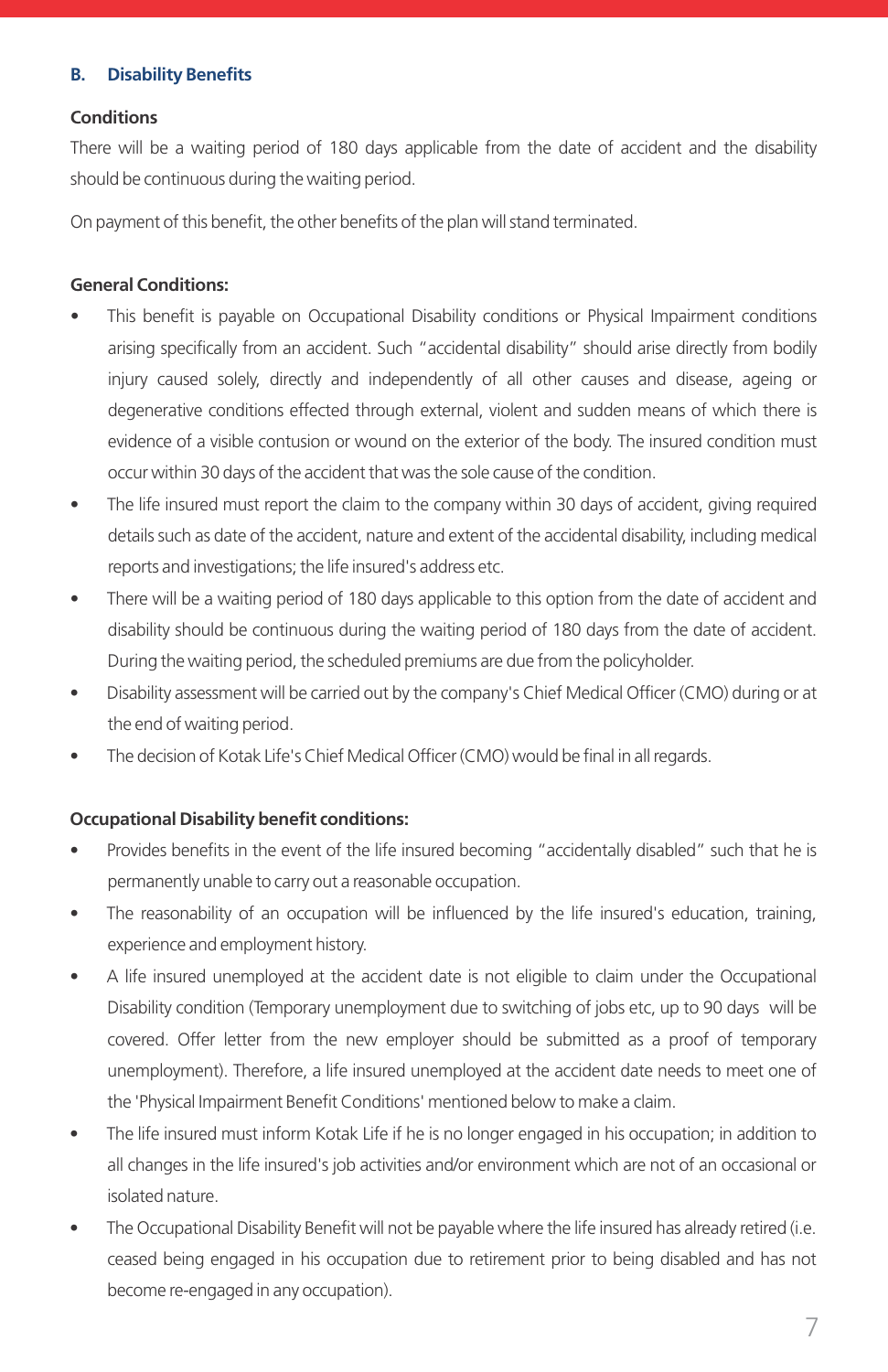# **C. Critical Illness Benefits**

#### **Definition**

#### **MYOCARDIAL INFARCTION (FIRST HEART ATTACK – OF SPECIFIED SEVERITY)**

The first occurrence of heart attack myocardial infarction which means the death of a portion of the heart muscle as a result of inadequate blood supply to the relevant area. The diagnosis for Myocardial Infarction should be evidenced by all of the following criteria:

- a. a history of typical clinical symptoms consistent with the diagnosis of Acute Myocardial Infarction (for e.g. typical chest pain)
- b. new characteristic electrocardiogram changes
- c. elevation of infarction specific enzymes, Troponins or other specific biochemical markers.

The following are excluded:

- 1. Other acute Coronary Syndromes
- 2. Any type of angina pectoris
- 3. A rise in cardiac biomarkers or Troponin T or I in absence of overt ischemic heart disease or following an intra-arterial cardiac procedure

#### **CANCER OF SPECIFIED SEVERITY**

A malignant tumour characterised by the uncontrolled growth & spread of malignant cells with invasion & destruction of normal tissues. This diagnosis must be supported by histological evidence of malignancy. The term cancer includes leukemia, lymphoma and sarcoma.

The following are excluded –

- 1. All tumours which are histologically described as carcinoma in situ, benign, pre-malignant, borderline malignant, low malignant potential, neoplasm of unknown behavior, or non invasive, including but not limited to: Carcinoma in situ of breasts, Cervical dysplasia CIN-1, CIN -2 & CIN-3.
- 2. Any non-melanoma skin carcinoma unless there is evidence of metastases to lymph nodes or beyond
- 3. Malignant melanoma that has not caused invasion beyond the epidermis
- 4. All tumours of the prostate unless histologically classified as having a Gleason score greater than 6 or having progressed to at least clinical TNM classification T2N0M0
- 5. All Thyroid cancers histologically classified as T1N0M0 (TNM Classification) or below
- 6. Chronic lymphocyctic leukaemia less than RAI stage 3
- 7. Non-invasive papillary cancer of the bladder histologically described as TaN0M0 or of a lesser classification
- 8. All Gastro-Intestinal Stromal Tumors histologically classified as T1N0M0 (TNM Classification) or below and with mitotic count of less than or equal to 5/50 HPFs
- 9. All tumours in the presence of HIV infection.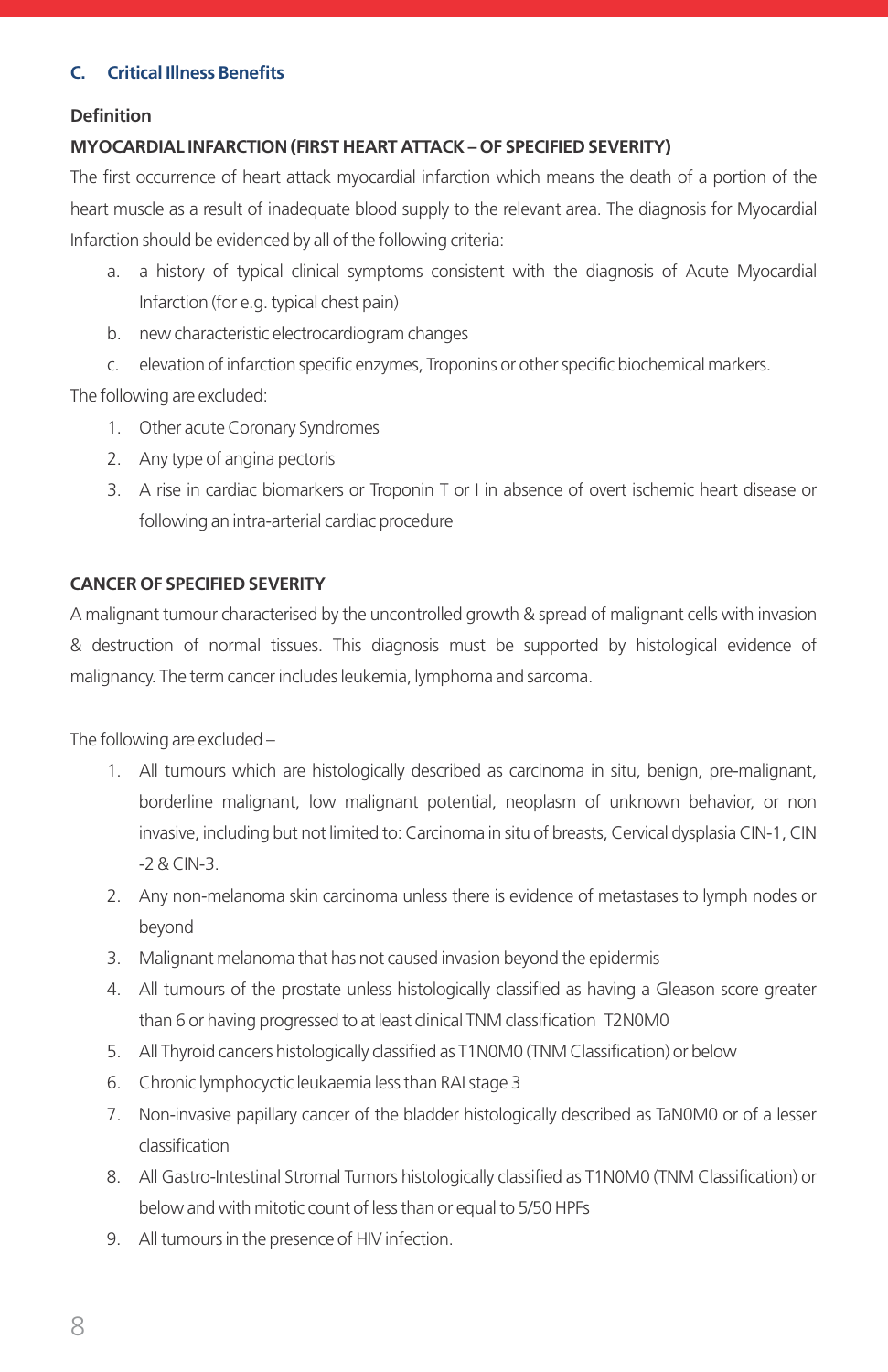#### **STROKE RESULTING IN PERMANENT SYMPTOMS**

Any cerebrovascular incident producing permanent neurological sequelae. This includes infarction of brain tissue, thrombosis in an intracranial vessel, haemorrhage and embolisation from an extracranial source.

Diagnosis has to be confirmed by a specialist medical practitioner and evidenced by typical clinical symptoms as well as typical findings in CT Scan or MRI of the brain.

Evidence of permanent neurological deficit lasting for at least 3 months has to be produced.

The following are excluded:

- 1. Transient ischemic attacks (TIA)
- 2. Traumatic injury of the brain
- 3. Vascular disease affecting only the eye or optic nerve or vestibular functions.

### **OPEN CHEST CABG**

The actual undergoing of heart surgery to correct blockage or narrowing in one or more coronary artery (s), by coronary artery bypass grafting done via a sternotomy (cutting through the breast bone) or minimally invasive keyhole coronary artery bypass procedures. The diagnosis must be supported by a coronary angiography and the realization of surgery has to be confirmed by a cardiologist

The Following are excluded:

1) Angioplasty and/or any other intra-arterial procedures

#### **KIDNEY FAILURE REQUIRING REGULAR DIALYSIS**

End stage renal disease presenting as chronic irreversible failure of both kidneys to function, as a result of which either regular renal dialysis (hemodialysis or peritoneal dialysis) is instituted or renal transplantation is carried out. Diagnosis has to be confirmed by a specialist medical practitioner.

#### **MAJOR ORGAN / BONE MARROW TRANSPLANT**

The actual undergoing of a transplant of:

- 1. One of the following human organs: heart, lung, liver, kidney, pancreas, that resulted from irreversible end-stage failure of the relevant organ, or
- 2. Human bone marrow using haematopoietic stem cells

The undergoing of a transplant has to be confirmed by a specialist medical practitioner.

The following are excluded:

- 1. Other stem-cell transplants
- 2. Where only islets of langerhans are transplanted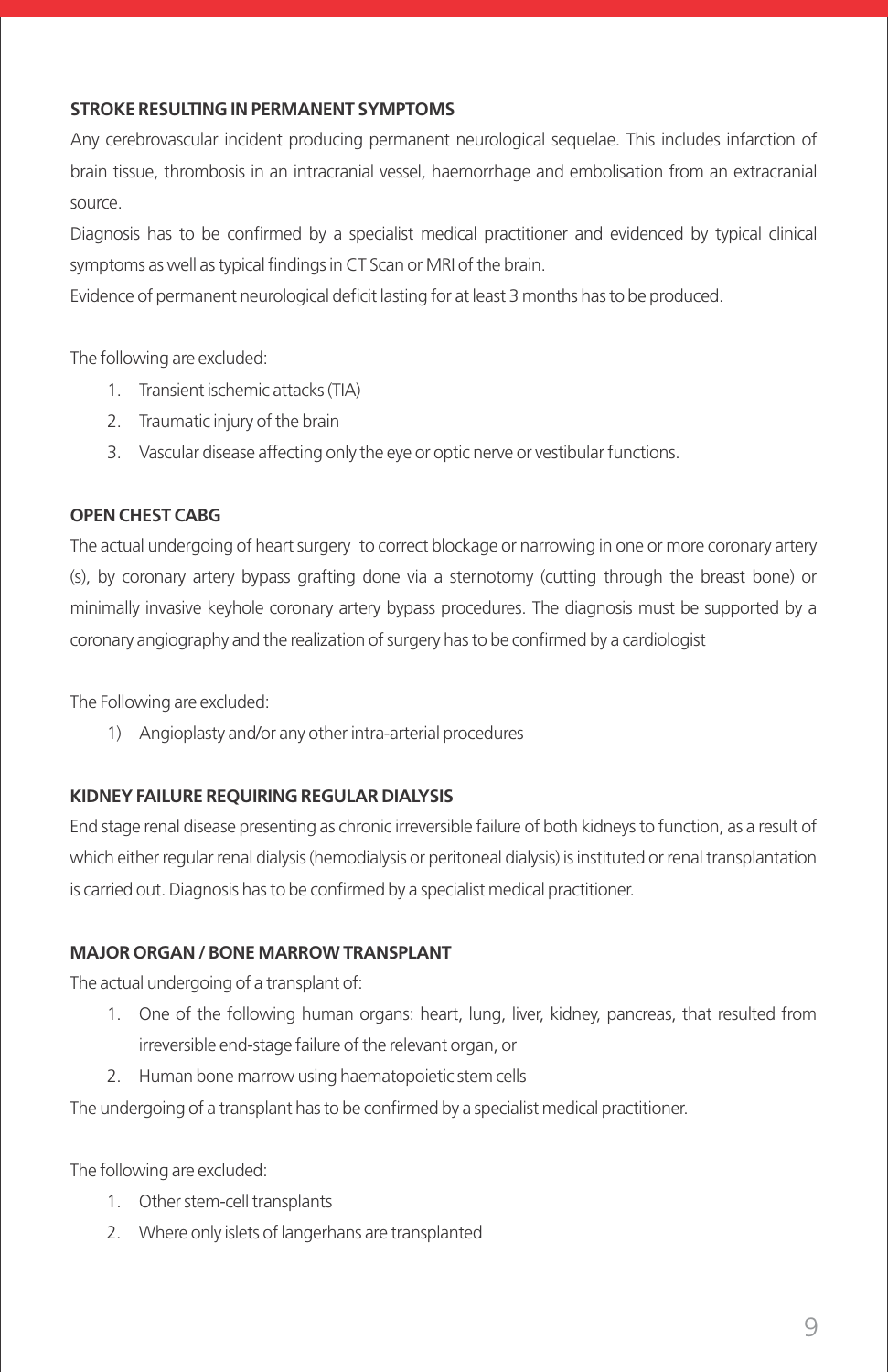#### **PERMANENT PARALYSIS OF LIMBS**

Total and irreversible loss of use of two or more limbs as a result of injury or disease of the brain or spinal cord. A specialist medical practitioner must be of the opinion that the paralysis will be permanent with no hope of recovery and must be present for more than 3 months.

#### **LOSS OF LIMBS**

The physical separation of two or more limbs, at or above the wrist or ankle level limbs as a result of injury or disease. This will include medically necessary amputation necessitated by injury or disease. The separation has to be permanent without any chance of surgical correction. Loss of Limbs resulting directly or indirectly from self-inflicted injury, alcohol or drug abuse is excluded.

#### **SURGERY OF AORTA**

The actual undergoing of surgery via thoracotomy or laparotomy to repair or correct an aortic aneurysm, an obstruction of the aorta, a coarctation of the aorta or a traumatic rupture of the aorta. For the purpose of this definition aorta shall mean the thoracic and abdominal aorta but not its branches. There must have been excision and replacement of a portion of diseased aorta with a graft. Stent-grafting is not covered.

#### **THIRD DEGREE BURNS**

There must be third degree burns with scarring that cover at least 20% of the body's surface area. The diagnosis must confirm the total area involved using standardized, clinically accepted, body surface area charts covering 20% of the body surface area.

#### **OPEN HEART REPLACEMENT OR REPAIR OF HEART VALVES**

The actual undergoing of open-heart valve surgery to replace or repair one or more heart valves, as a consequence of defects in, abnormalities of, or disease-affected cardiac valve(s). The diagnosis of the valve abnormality must be supported by an echocardiography and the realization of surgery has to be confirmed by a specialist medical practitioner.

Catheter based techniques including but not limited to, balloon valvotomy/valvuloplasty are excluded.

#### **BLINDNESS**

- I. Total permanent and irreversible loss of all vision in both eyes as a result of illness or accident.
- II. The blindness is evidenced by:
	- a. corrected visual acuity being 3/60 or less in both eyes or ;
	- b. the field of vision being less than 10 degrees in both eyes
- III. The diagnosis of blindness must be confirmed and must not be correctable by aids or surgical procedure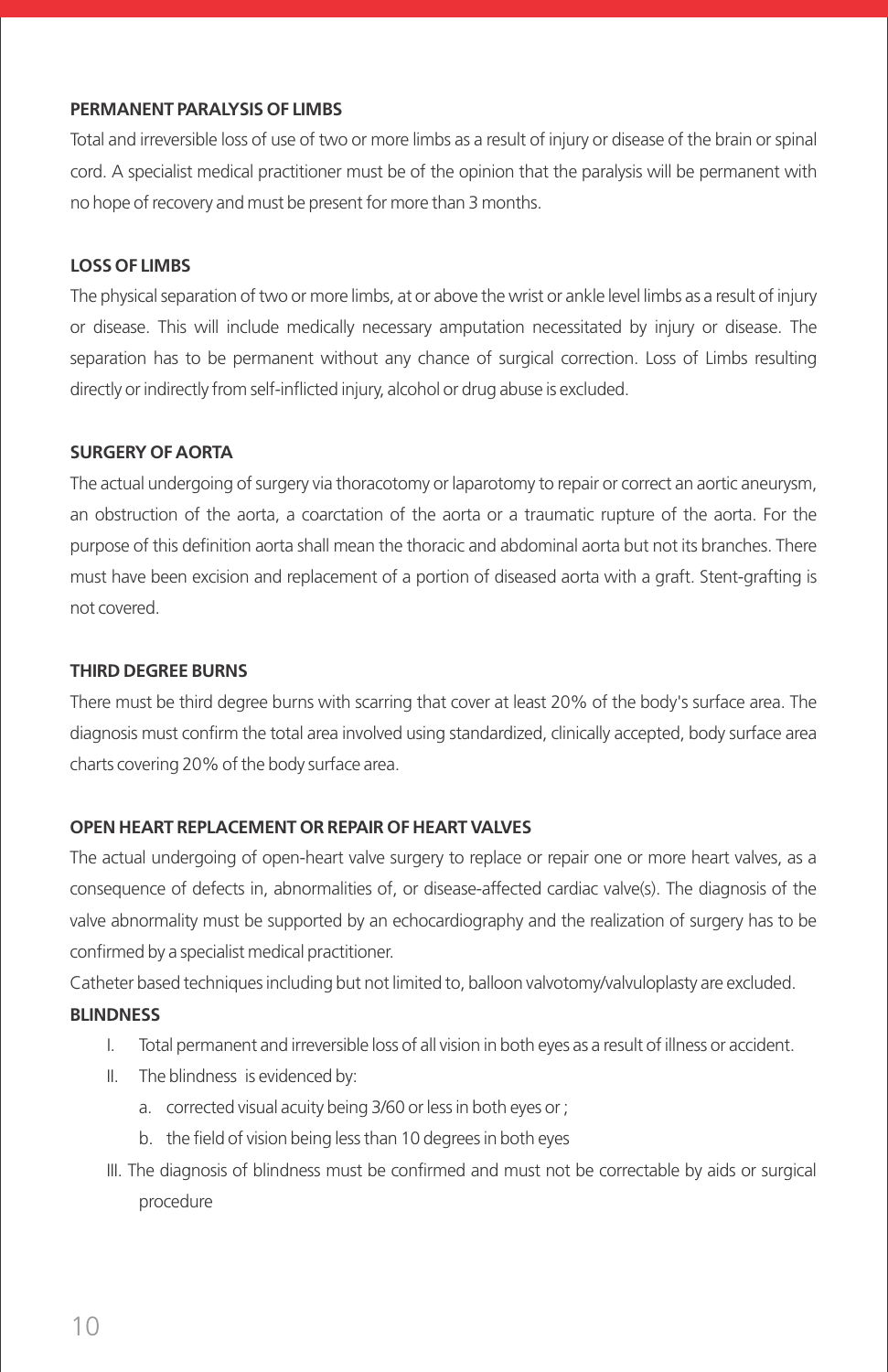## **Conditions**

No benefits will be payable in the following conditions:

- **•** If the condition is diagnosed within 45 days (lien period) after the risk commencement date or the date of any reinstatement.
- **•** For any pre-existing diseases unless specifically mentioned in the Proposal Form and accepted by the Company and endorsed thereon.
- **•** On payment of this benefit, the other benefits of the group insurance plan will stand terminated

#### **General Conditions:**

- 1) The benefit is payable in full on the first ever occurrence of any one of the critical illnesses defined below and only if the policy is in force at the time of diagnosis of the critical illness.
- 2) The life insured should notify the company within 30 days from the date of diagnosis of critical illness; giving the following details such as date of diagnosis of critical illness, nature and extent of critical illness and details thereof, including medical reports and investigations; the life insured's address etc..
- 3) The benefits are only payable if the life insured is willing to be examined by a Medical Examiner nominated by the Company

# **D. Exclusions**

#### **Exclusions under Group Assure**

- Terminal Illness diagnosis in the presence of HIV infection is excluded.
- Self inflicted injuries or attempted suicide within the one year from the commencement of member cover/ date of revival of member cover.

# **Exclusions under Group Assure plus Critical Illness Benefit:**

The exclusions under this option consist of the "Exclusions under Group Assure" mentioned above and additional exclusions for Critical Illness Benefits mentioned below:

#### **Exclusions under Critical Illness Benefits:**

- 1. No payment will be made by the Company for any claim directly or indirectly caused by, based on, arising out of, or howsoever, to any Critical Illness for which care, treatment, or advice was recommended by or received from a Physician, or which first manifested itself or was contracted up to 48 months prior the date of commencement/revival of the cover, or for which a claim has or could have been made under any earlier policy.
- 2. No benefits will be payable under this Policy if a claim or event suffered by the Life Insured is directly or indirectly attributed to or exacerbated as a result of any of the following :
	- a. War or hostilities (whether war be declared or not), civil war, rebellion, revolution, civil unrest or riot, participation in any armed force or peace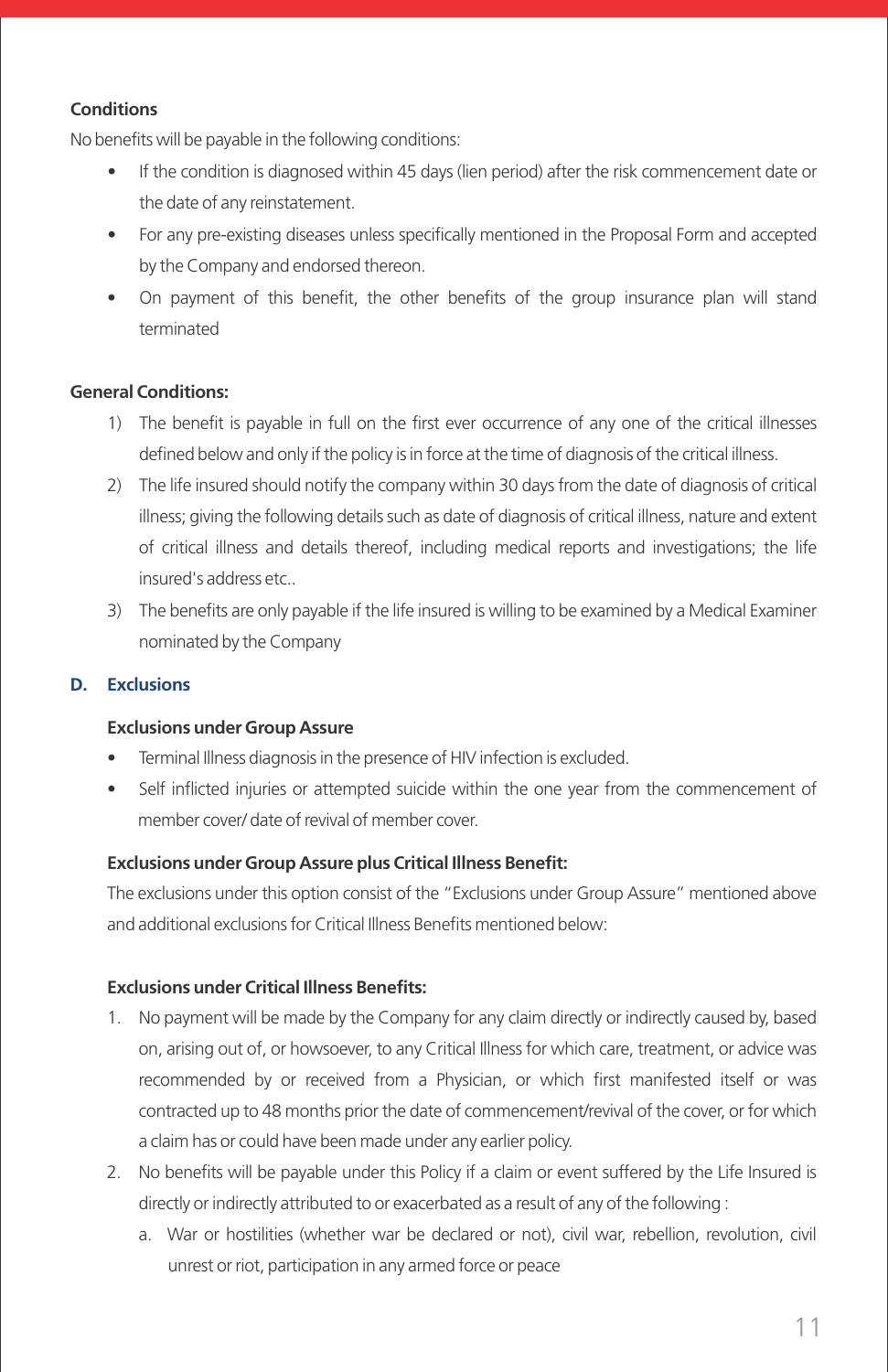- b. If a person acts on his/her own or on behalf of or in connection with any group or organization to influence by force any group, corporation or government by terrorism, kidnapping or attempted kidnapping, attack, assault, or any other violent means with criminal intent.
- c. Self inflicted injuries, attempted suicide, insanity, and immorality and deliberate participation of the life insured in an illegal or criminal intent.
- d. Drug-taking other than under the direction of a qualified medical practitioner, abuse of alcohol or the taking of poison
- e . Infection with Human Immunodeficiency Virus (HIV) or conditions due to any Acquired Immune Deficiency Syndrome (AIDS).
- f. Nuclear fusion, nuclear fission, nuclear waste or any radioactive or ionizing radiation.
- g. Injuries or diseases arising from professional sports, racing of any kind, scuba-diving, aerial flights (including bungee-jumping, hang-gliding, ballooning, parachuting and skydiving) other than as a crew member or as a fare-paying passenger on a licensed carrying commercial aircraft operating in a regular scheduled route or any hazardous activities or sports unless agreed by special endorsement.
- h. Unreasonable failure to seek medical advice

### **Exclusions under Group Assure plus Disability Benefit :**

The exclusions under this option consist of the "Exclusions under Group Assure" mentioned above and additional exclusions for Disability Benefit mentioned below:

#### **Exclusions under Disability Benefit :**

No benefits will be payable under this Policy if a claim or event suffered by the Life Insured is directly or indirectly caused by or exacerbated as a result of any of the following:

1. Activities like Extreme climbing (soloing), Ice climbing, Extreme altitude climbing - above 6000m, Cave diving, Internal exploration of wrecks, Diving at depths greater than 30m, Motorized racing (speed contests) , Boxing (including kick boxing), Base jumping, Sky surfing, Aerobatic flying, Parasailing , Employment as a mine-blaster

2. Recurrent participation in the following risky activities like Piloting any aircraft, Ballooning, Parachuting without a static line, Hang gliding, Paragliding and Rock climbing

3. War or hostilities (whether war be declared or not), civil war, rebellion, revolution, civil unrest or riot, participation in any armed force or peace keeping activities.

4. If a person acts on his/her own or on behalf of or in connection with any group or organization to influence by force any group, corporation or government by terrorism, kidnapping or attempted kidnapping, attack, assault, or any other violent means with criminal intent.

5. Self inflicted injuries, attempted suicide, insanity, and immorality, and deliberate participation of the life insured in an illegal or criminal intent.

6. Nuclear fusion, nuclear fission, nuclear waste or any radioactive or ionizing radiation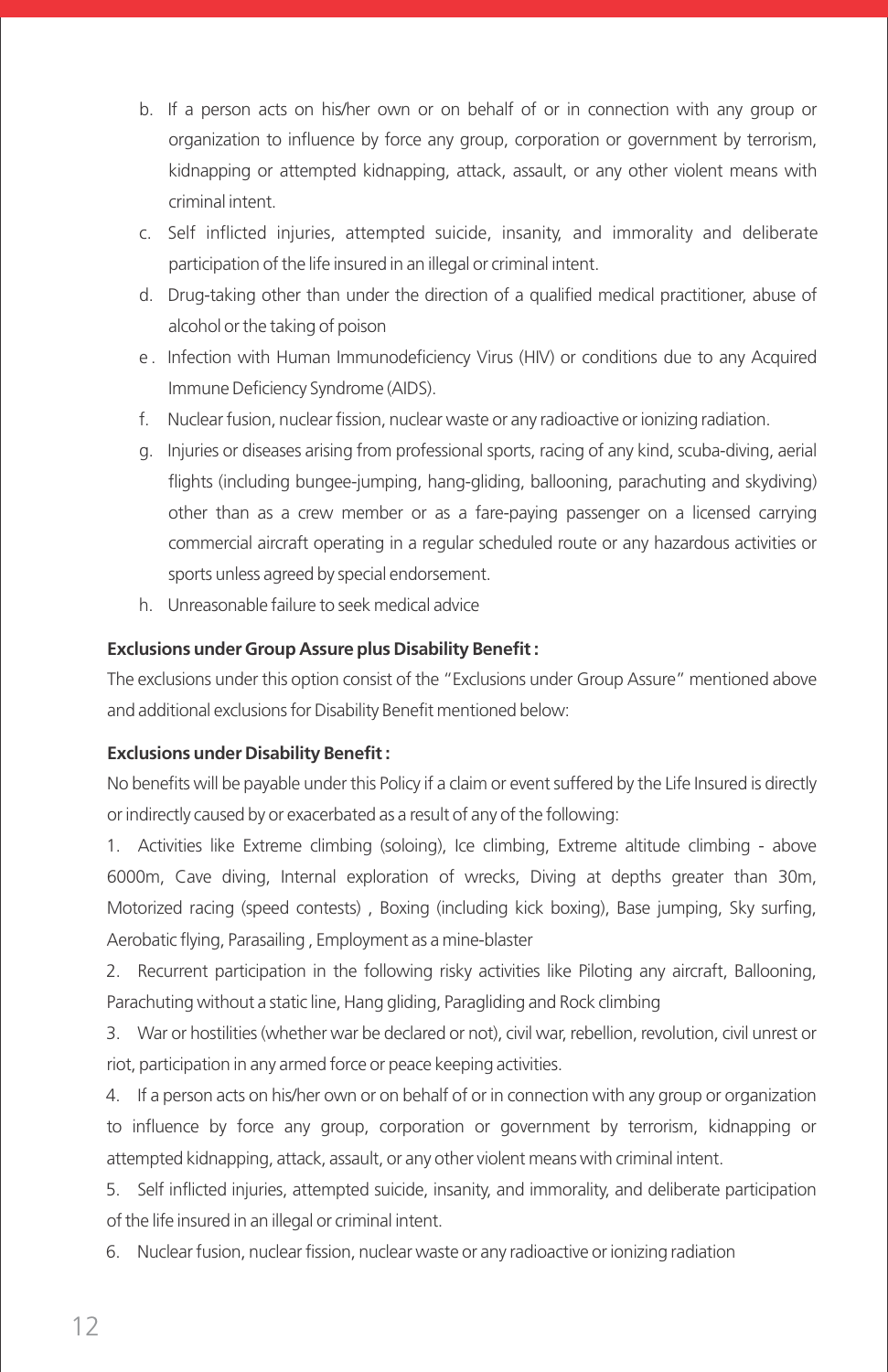#### **E. Suicide Exclusion Clause**

In case of death due to suicide within 12 months from the date of commencement of risk under the policy or from the date of revival of the policy, as applicable, the nominee or beneficiary of the policyholder shall be entitled to 80% of the total premiums\* paid till the date of death or the surrender value available as on the date of death whichever is higher, provided the policy is in force. However if the policy is revived within the 6 months from the date of first unpaid premium, the suicide exclusion shall not be applicable provided the death is after 1 year from date of commencement of cover

\*Total Premiums Paid is total of all the premiums paid, excluding any extra premium, any rider premium and taxes

#### **F. Coverage**

For Group Assure, Easy Group Assure, Group Assure plus Critical Illness Benefit and Group Assure plus Disability Benefit apart from the coverages mentioned herein above, no other benefits are available to the Member.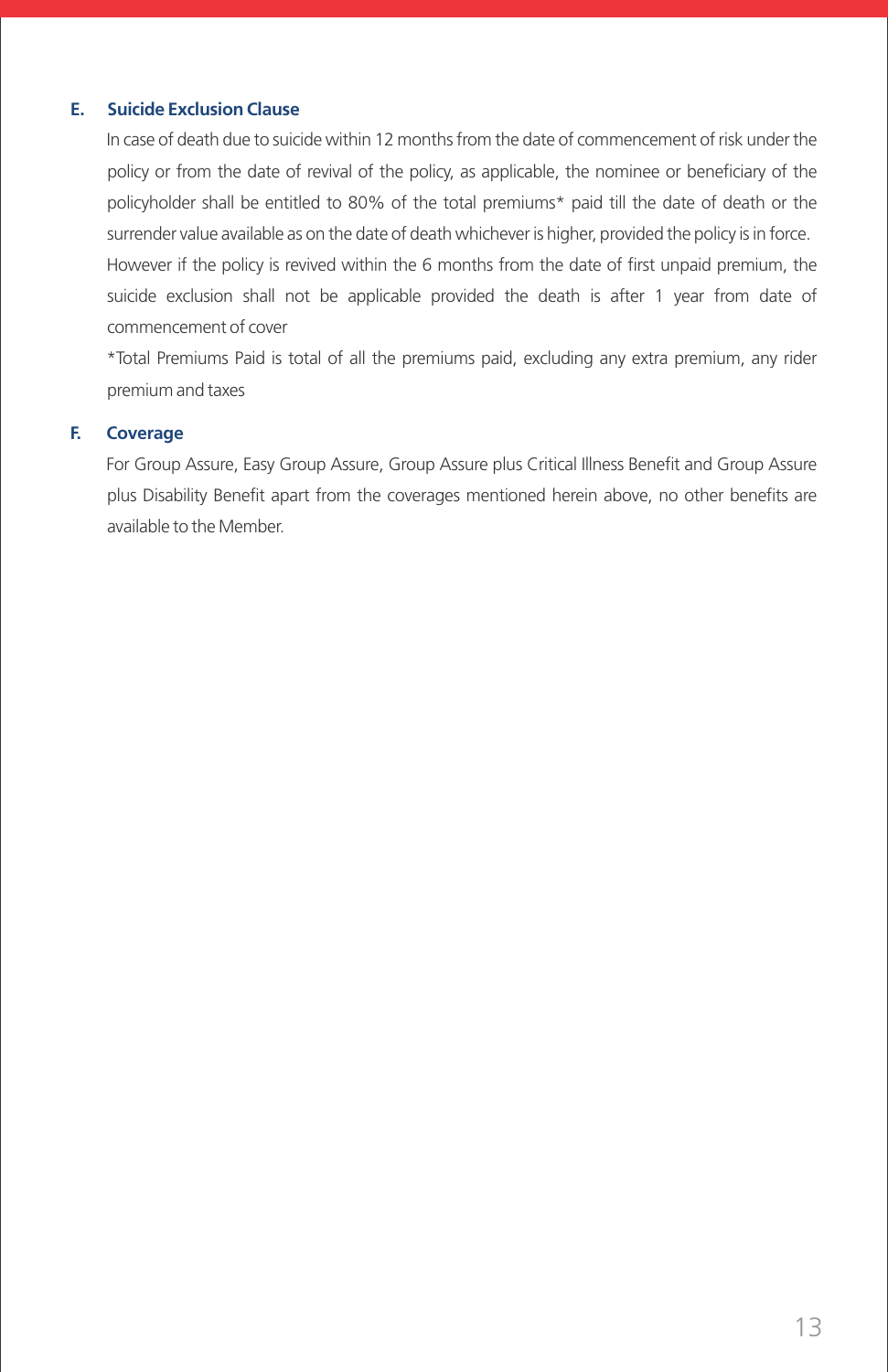**Extract of Section 41 of the Insurance Act, 1938 as amended from time to time states:**

**1) No person shall allow or offer to allow, either directly or indirectly, as an inducement to any person to take or renew or continue an insurance in respect of any kind of risk relating to lives or property in India, any rebate of the whole or part of the commission payable or any rebate of the premium shown on the policy, nor shall any person taking out or renewing or continuing a policy accept any rebate, except such rebate as may be allowed in accordance with the published prospectuses or tables of the insurer.**

**2) Any person making default in complying with the provisions of this section shall be punishable with fine which may extend to ten lakhs rupees**